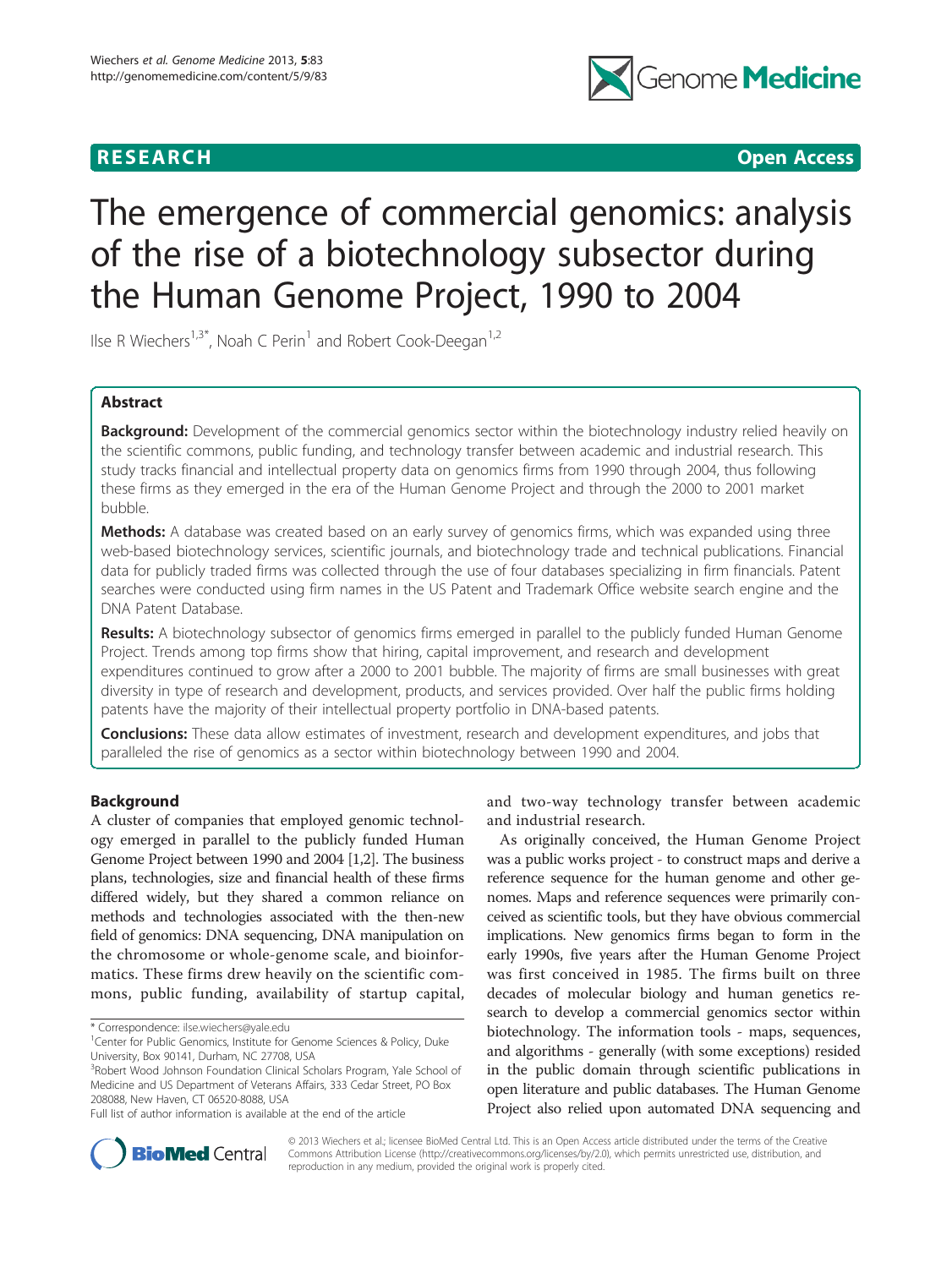sample-handling robotics, products of private sector research and development (R&D). Academic research institutions were the first market for instruments, reagents, software and other projects of many genomics firms. Knowledge and technology moved from academe to industry and also from industry into academic research. In the late 1980s, instrumentation for DNA sequencing, mapping, and polymerase chain reaction became a growth sector. The promise of applications in developing pharmaceutical products, diagnostics, and biologics, as well as agricultural uses, led to adoption of genomics by established firms and creation of new firms that extensively used the nascent technologies.

Most of the private genomics R&D investment began in 1992 and 1993 [\[3](#page-8-0)], initially among United States (US) firms or foreign firms investing in US genomics R&D. The first wave of such genomics firms formed around the idea of mapping or sequencing the human genome, finding genes associated with known genetic characters, or shifted their focus from other pursuits to those ends.

Public and nonprofit funding for biomedical R&D grew steadily through the 1980s; privately funded R&D, however, grew even faster, surpassing total public and nonprofit funding by the early 1990s [[4](#page-8-0)]. In genomics, the rise of private R&D was even more sudden and pronounced. From very little investment in private genomics at the beginning of the 1990s as the Human Genome Project began, a survey of genomics research funding for the World Health Organization found that private firm expenditures were almost twice the public and nonprofit funding for genomics R&D by 2000 [[5\]](#page-8-0).

One notable historical feature of genomics is that it grew out of publicly funded science at a time when patent rights were being expanded and strengthened through a combination of changes in legislation, court decisions, and patent office policies. The Human Genome Project was conceived just a few short years after the 1980 passage of the Bayh-Dole Act (Public Law 96–517), which clarified grantees' and contractors' rights to seek patents on federally funded research results [[6](#page-8-0)]. Academic institutions expanded their patenting following Bayh-Dole [[7\]](#page-8-0), and genomics is one of the areas where the effect was pronounced. The number of DNA patents - that is, US patents that refer to a DNA-specific term in their claims - surged dramatically during the 1990s (see Figure [1\)](#page-2-0).

Technology transfer greatly stimulated the nascent genomics sector; many genomic technologies relating to DNA sequencing and genetic mapping spent a period of gestation in academic R&D. Yet many of the instruments (for example, automated DNA sequencing machines), and some of the most important techniques (such as polymerase chain reaction), were developed in private firms through industrial R&D. The market for genomic technologies is thus a complex hybrid of public and private R&D laboratories, with many technologies starting in private R&D with the goal of development, at least in part, for the academic research market. This history gives genomics firms a distinctive business model; one that involves both direct funding through government grants and contracts and indirect funding through sales of products and services to federally funded or nonprofit laboratories. This is by no means unique, but the degree to which private instrumentation and biotechnology companies developed was remarkable and happened in a short period, less than a decade.

### What is genomics?

The definition of 'genomics' derives from Tom Roderick, as first cited in print by McKusick and Ruddle in the inaugural editorial for the new journal Genomics in 1987 [[9\]](#page-8-0). At that time, genomics distinguished large-scale mapping and sequencing efforts from molecular studies of one or a few genes [[10\]](#page-8-0). The term genomics gained popularity and came to describe a rapidly growing field of molecular biology, applying to large-scale, rapid DNA analysis, and intensive use of instruments and new technologies. Lederberg and McCray noted that by 2001, 'genomics' had acquired a broader meaning, referring to any study that involved the analysis of DNA sequence and even to the study of how genes affect biological mechanism and phenotype [[11](#page-8-0)]. In current parlance, it generally means studies that generate enormous rates of data flow and require extensive computation centered on DNA structure and function, particularly DNA sequencing or metrics of DNA variation.

This work aims to describe commercial genomics as it emerged in parallel to the publicly funded Human Genome Project. We present here descriptive financial and intellectual property data on genomics firms between 1990 and 2004. This allows us to track the sector through the market blip in March 2000, when Prime Minister Tony Blair and President Bill Clinton made a public announcement about DNA sequence patents that led to a dramatic but transient drop in stock valuations, as well as the bubble in late 2000 and into early 2001. Our data provide a glimpse of some underlying trends in the financial inputs and scientific outputs of genomics as it emerged as a subsector within biotechnology (see Major Findings).

#### Major findings

- Genomics firms engaged in more than 20 distinct types of business activity.
- Hiring, capital improvement, and R&D expenditures continued to grow despite a tremendous loss of market capitalization in 2000 through to 2001.
- The ability to identify patents referencing DNA-specific terms allows a measure of 'genomics intensity' of R&D. The genomics firms identified,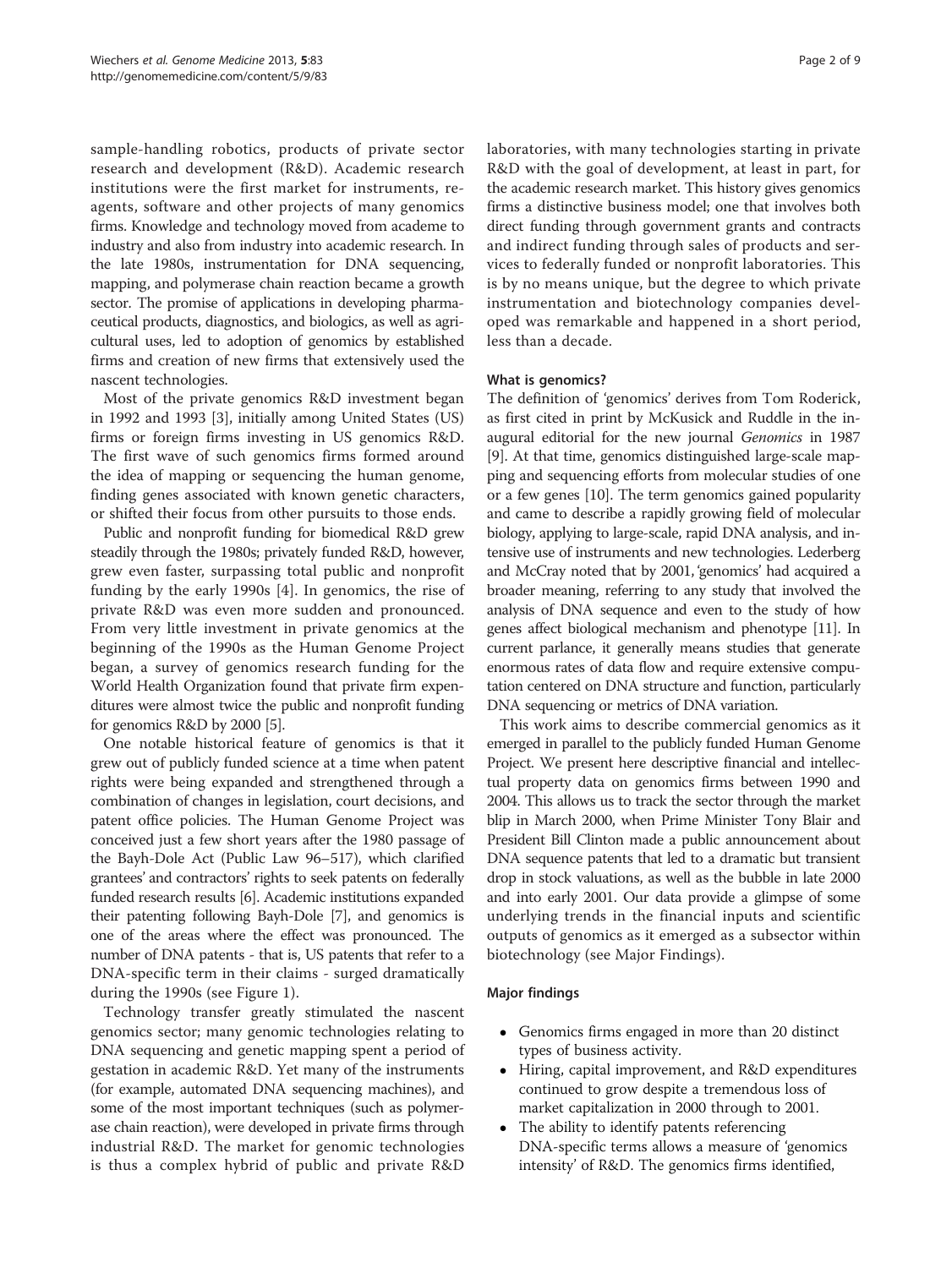<span id="page-2-0"></span>

with a few exceptions, were highly concentrated in genomics.

- Genomics firms grew to employ at least 28,000 people by 2004.
- Most genomics firms were small businesses.

### Methods

This description of an emerging sector was enabled by two data sources: a database of firms and R&D expenditures initiated at Stanford University and continued at Duke University through 2004 (when the company database was discontinued for reasons described below); and the ability to identify patents making claims that specify terms distinctive to DNA or RNA. The data also construct a window through which to view technology transfer, patenting, and academic-industrial-government interactions, using genomics as an important subset of biotechnology.

#### Identifying genomics firms

The definition of what is or is not a genomics firm is somewhat amorphous. Similar to how the term biotechnology refers to the practice of a subset of pharmaceutical firms employing molecular biological methods, genomics is an approach, not an industrial sector. One unifying feature among the many companies that became known as genomics firms and were included in our database was that all or a substantial fraction of their business plans hinged on use of large datasets on several or many genes, emerging DNA technologies of sequencing, novel methods of DNA detection, or interpretation of information based on DNA sequence or structure. This is not restricted to human DNA, but also includes microbes, plants, and other organisms. However, it became increasingly difficult to determine exactly what portion of a firm's business was related to genomics as the technologies ramified into many disparate lines of life sciences and industrial application. R&D allocations by firms on our list range from complete dedication to genomics to only a small, but meaningful, fraction of R&D funds attributed to genomics. With this in mind, our dataset of genomics firms is a best effort estimation of the genomics sector as it emerged, but should not be viewed as an exact valuation of how much genomics R&D was taking place in the commercial sector.

We used the following criteria to include firms in our analysis: analysis of DNA structure a core business; 'genomics' listed on website, annual report, or in news stories as part of the business plan; and firm listed as 'genomics' by stock analysts or trade press (subject to correction if determined not to meet one of the above criteria). We accepted the definitions of those reporting the figures (including the trade press characterization of private firms). When reporting on firms and funding programs, we visited websites or read publicly available data sources. We excluded firms solely or primarily focused on protein, rather than DNA structure, or those that identified themselves as primarily 'proteomics' or some other '-omics' field other than genomics. These distinctions were not entirely consistent, details about the technologies used were not always explicit, and the amount of information publicly available varied widely. Many firm descriptions made it difficult to make judgments. The rule of thumb was to exclude firms unless they (or others writing about them) explicitly referred to genomics, or when the nature of their business seemed similar to other firms already on the list. In cases of doubt, firms were contacted for clarification, and excluded or included according to the taxonomy noted below.

#### General firm information

The database of genomics firms began from two sources: a December 1993 survey of early genomics firms done by one of the authors (RCD; contract report available at the National Reference Center for Bioethics Literature,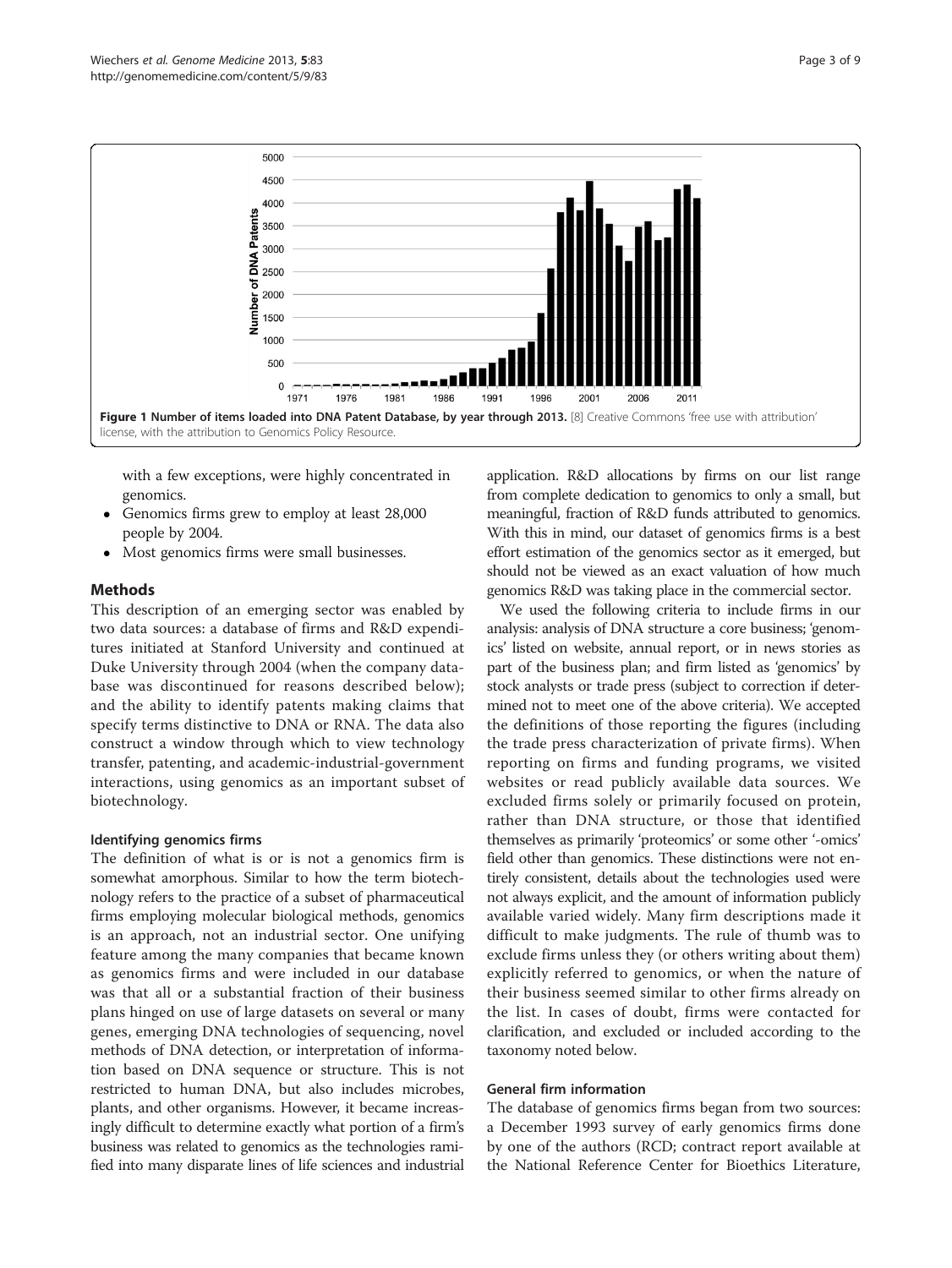Georgetown University) [[3\]](#page-8-0), and the BioWorld Report 2000 Genomics Review [\[12\]](#page-8-0). Our list was then expanded using several principal sources: three web-based biotechnology services (BioSpace.com, Recombinant Capital, and GenomeWeb.com), scientific journals, and biotechnology trade and technical publications. A few firms were also identified by membership in the Biotechnology Industry Organization or brought to our attention by scientists, stock analysts, or other firms on our list. The database of genomics firms was maintained through 2004, the year after the Human Genome Project formally ended with publication of the human reference sequence in April 2003 [[13\]](#page-8-0).

To assemble contact information on firms, we visited the websites for each firm (except the few lacking websites), and made phone calls to clarify points of uncertainty. Our monitoring was greatly expedited by use of the following sources: news about genomics firms in BioSpace.com's daily 'Breaking News' service; twice daily GenomeWeb Daily News Bulletins; Genomics Today, a news service of the Pharmaceutical Research and Manufacturers Association; and reading scientific and trade journals.

We made efforts to gather the following information for each firm in the database: current and former names; contact information such as address, phone, fax, website, and executive officers; year founded; firm taxonomy (as described below); and total number of issued US patents and DNA-based patents (see description of search [methods](#page-2-0) below).

Each firm was designated as being either public, private, acquired, subsidiary, nonprofit, dissolved, or lost to follow-up. Firms that had undergone merger were classified under the acquired category. A firm was designated as dissolved only when direct evidence of dissolution of the business was uncovered (for example, press report, direct contact with former management or staff). All other firms that we could not locate (by web search, or former phone or email contact) but for which we did not have direct evidence of dissolution were considered lost to follow-up.

The database of genomics firms was discontinued in 2004. This was partly a choice to end the study with completion of the Human Genome Project, partly because the data-collection effort was substantial and our research project ended, and partly because the term 'genomics' became difficult to justify as a coherent, distinctive category as genomic technologies became ubiquitous in the life sciences and in industrial applications. The problem of definitional wobble is apparent even in government funding programs devoted to genomics, although reasonable estimates were possible for nonprofit and government funding streams through 2008 [[14\]](#page-8-0).

One of the limitations of our survey is the relative dearth of trade press or other sources for collecting information

about firms outside North America and Western Europe. We acknowledge that our coverage is not uniform and that we may have missed a significant number of international companies. Firms in India, China, other parts of Asia, Latin America, and Eastern Europe are very likely underrepresented. This bias applies to publicly traded firms, but is true *a fortiori* for privately held firms, which can be very difficult to identify and monitor.

### Business taxonomy

A genomics taxonomy emerged from reviewing descriptions of R&D carried out by the firms that were described by themselves, on websites or in annual reports, or by others in the trade press and news websites as 'genomics firms.' The categories emerged from a bootstrapping process of classifying companies, comparing results of classification among the research team, adding terms to accommodate new categories up to a point of 'saturation' when few reclassifications were needed; inter-rater reliability was established. Categories in the taxonomy are not mutually exclusive; each firm can be classified under multiple headings.

### Financial data

For publicly traded genomics firms, we gathered the following additional annual financial data: total operating expenses, R&D expenses, number of employees, plant and equipment values, total revenues, net income, and market capitalization. Market capitalization was either gathered directly from financial data sources or was calculated by taking the product of the adjusted closing value of the stock on the day of fiscal year end and the reported number of outstanding shares in the annual financial reports.

Financial data for publicly traded US and international firms were collected primarily through the use of four databases specializing in firm financials: Mergent Online - U.S Company Data [[15\]](#page-8-0), Compustat North America [[16](#page-8-0)], Thomson Research - Worldscope [[17\]](#page-8-0), and OneSource - Business Browser [\[18](#page-8-0)]. The source of these databases' information is US Securities and Exchange Commission filings, press releases, and analyst reports. In some cases, when companies were not listed in one of these databases, we gathered data directly from firm annual reports. Despite accessing multiple data sources, there remain several firms for which we were unable to locate all financial data points. (Data tables are included in supplemental materials, see Additional file [1\)](#page-8-0) Our aggregate data are thus only a rough proxy for collective activity in private commercial genomics, not comprehensive and fine-grained analyses of particular firms or technologies.

## Patent searches

To obtain the count of total issued US patents, we conducted searches using the US Patent and Trademark Office website search engine [[19\]](#page-8-0). Searches were done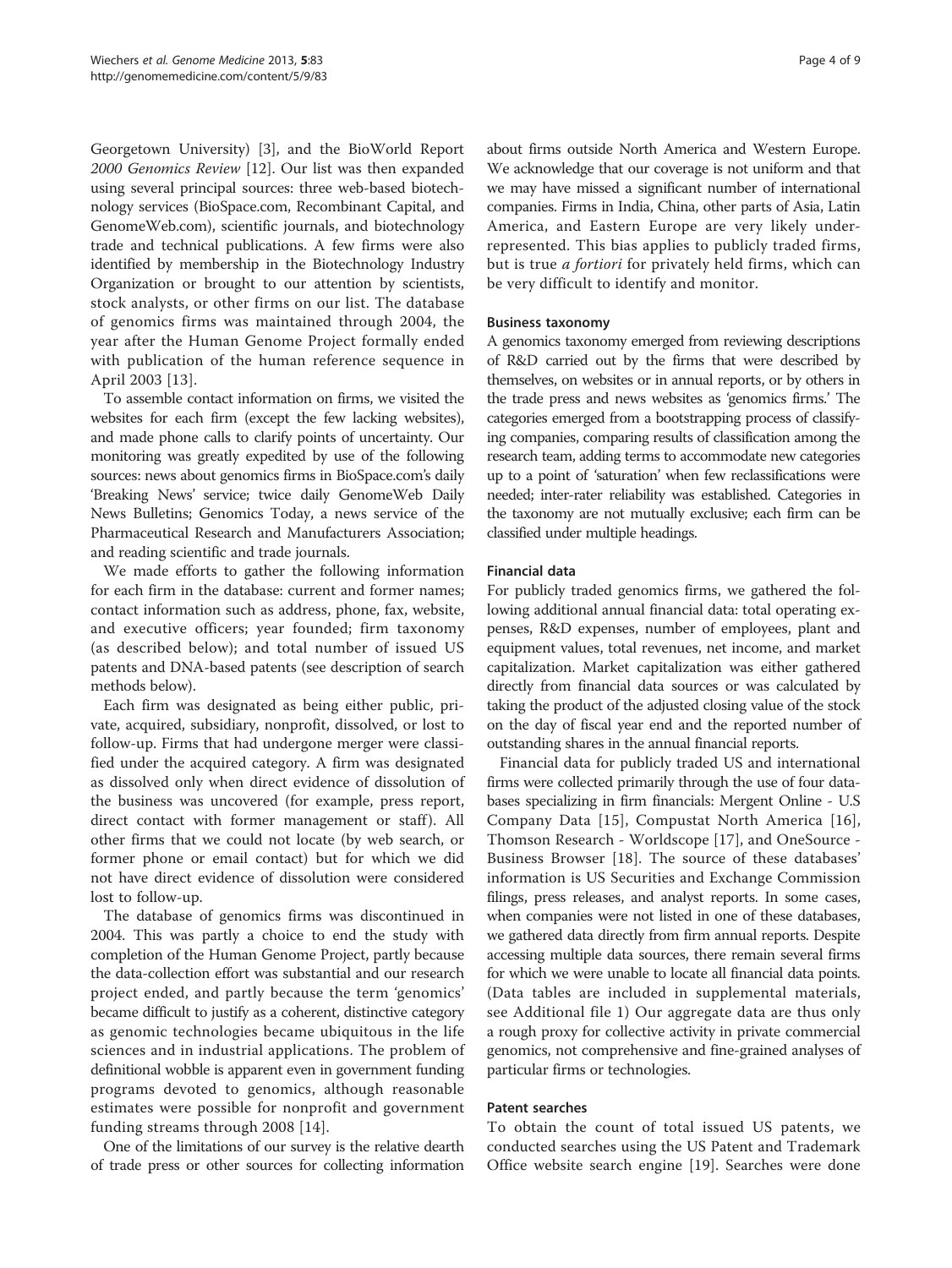looking for the name and former names of each firm as the assignee on patents. Efforts were made to incorporate the patents of acquired and subsidiary firms into the total count of patents for parent firms. We also searched for common misspellings and typos for firm names, when appropriate. Total issued US patent counts were current through 7 February 2006, covering two years beyond the period for which we report company financial data. This two-year period approximates the time of traditional total pendency for patents at the US Patent and Trademark Office [[20\]](#page-8-0).

The many distinctive terms for DNA and RNA allow DNA patents to be identified with a relatively high degree of specificity and sensitivity, providing an analytical tool to study genomic innovation. To obtain the count of DNAbased patents, we conducted searches for issued US patents in the DNA Patent Database (DPD) [[21\]](#page-8-0). Established in 1994, the DPD contains patents (and, since 1999, patent applications) with one or more claims explicitly referring to DNA or RNA or terms of art specific to DNA (for example, 'plasmid' or 'nucleotide'), mapping patents to the field of genomics. This patent collection goes well beyond just gene patents (usually referring to DNA molecules encoding proteins) to include methods, instruments, and software. The search algorithm is available online [\[22](#page-8-0)]. The individual terms used in the DPD were tested individually for specificity and sensitivity in 1997 and the algorithm modified and re-tested in 2003. Our searches were performed using the 2003 algorithm and utilized techniques similar to those described above for total issued US patents. DPD patent counts cited here are up to date through 11 January 2006, also covering two years beyond the period for which we report company financial data. Comparing DNA patents to total patents yields a ratio of genomics to other patenting activity, a rough indicator of 'genomics intensity.'

## Results

The final database contained information on 470 genomics firms from 25 different countries, 1990 through 2004. The majority of publicly traded and privately held genomics firms in our database were in the US; 75% and 62%, respectively. Canada, Germany, France, United Kingdom, and Japan rounded out the top six countries (see Table 1).

Table 1 Top countries with genomics firms

| Country              | <b>Public</b> | Private | <b>Nonprofit</b> | Total |
|----------------------|---------------|---------|------------------|-------|
| <b>United States</b> | 65            | 130     |                  | 196   |
| Canada               | 6             | 17      |                  | 24    |
| Germany              | 6             | 15      | 0                | 21    |
| France               | Ω             | 10      | 0                | 10    |
| United Kingdom       | 3             | 6       | 0                | 9     |
| Japan                | Ω             | 5       | 0                | 5     |

The firms by type in 2004 were: private (211, 45%), public (88, 19%), acquired (90, 19%), subsidiary (27, 6%), dissolved (23, 5%), nonprofit (2, 0.4%), and lost to followup (29, 6%). Thus 30% of firms had either dissolved, been acquired, or had become subsidiaries of another larger firm since 1990. The number of publicly traded firms was 88 in 2004, reaching this peak in 2002 and subsequently stabilizing. Consolidation occurred after 2001, as established pharmaceutical and biotechnology firms sought to fill gaps in their research programs or intellectual property holdings. In addition, smaller firms merged. Consolidation in part explained the leveling effect on the overall numbers of publicly traded firms.

Review of the genomics taxonomy revealed the R&D being completed by firms in our database included almost 20 different classifications of research, ranging from agricultural genomics to DNA sequencing to forensics to drug development (see Table 2). The most common category for both public and private firms was 'drug, biologic and vaccine development;' accounting for 55% of public firms (for example, Millennium Pharmaceuticals) and 33% of privately held firms (for example, AGY Therapeutics). Approximately one quarter of public firms were in the business of providing 'instruments for DNA analysis' (for example, Affymetrix). Another 20% of public firms

|  |  |  | Table 2 Genomics firms taxonomy |
|--|--|--|---------------------------------|
|--|--|--|---------------------------------|

| Category       | <b>Description</b>                                                                                |  |  |
|----------------|---------------------------------------------------------------------------------------------------|--|--|
| <b>AGRIVET</b> | Agriculture and veterinary genomics                                                               |  |  |
| <b>DATABSE</b> | Database creation, subscription, or licensing                                                     |  |  |
| <b>DNASEON</b> | DNA sequencing                                                                                    |  |  |
| <b>DNATEST</b> | DNA testing service, clinical or diagnostic screening                                             |  |  |
| <b>DRUGDEV</b> | Drug, biologic, and vaccine development                                                           |  |  |
| <b>GENEENI</b> | Gene function and functional genomics;<br>characterization of genes and their products            |  |  |
| <b>GFNFMAP</b> | Gene mapping; linkage, association studies;<br>SNP discovery, use and analysis                    |  |  |
| <b>GENEPOP</b> | Genetic epidemiology; population studies                                                          |  |  |
| <b>GENETER</b> | Gene transfer and gene therapy; vectors for gene therapy                                          |  |  |
| <b>GFNFXPR</b> | Gene expression analysis; microarray analysis;<br>analysis of siRNAs and other regulation element |  |  |
| <b>IDNTFCN</b> | DNA forensics, DNA identification service                                                         |  |  |
| <b>INFRMTX</b> | Bioinformatics for DNA analysis; data mining                                                      |  |  |
| <b>INSTRMT</b> | Instruments for DNA analysis                                                                      |  |  |
| <b>LEGLSVC</b> | Legal services; privacy protection                                                                |  |  |
| <b>PHRMGEN</b> | Pharmacogenetics or pharmacogenomics                                                              |  |  |
| <b>STANDRD</b> | Setting standards, testing service benchmarks                                                     |  |  |
| <b>SUPPLYR</b> | Genomics reagents supplier; microarray manufacturer;<br>service provider                          |  |  |
| <b>TRSTEND</b> | Trust fund or genomics capital source                                                             |  |  |
| <b>SYNBIOL</b> | Synthetic biology                                                                                 |  |  |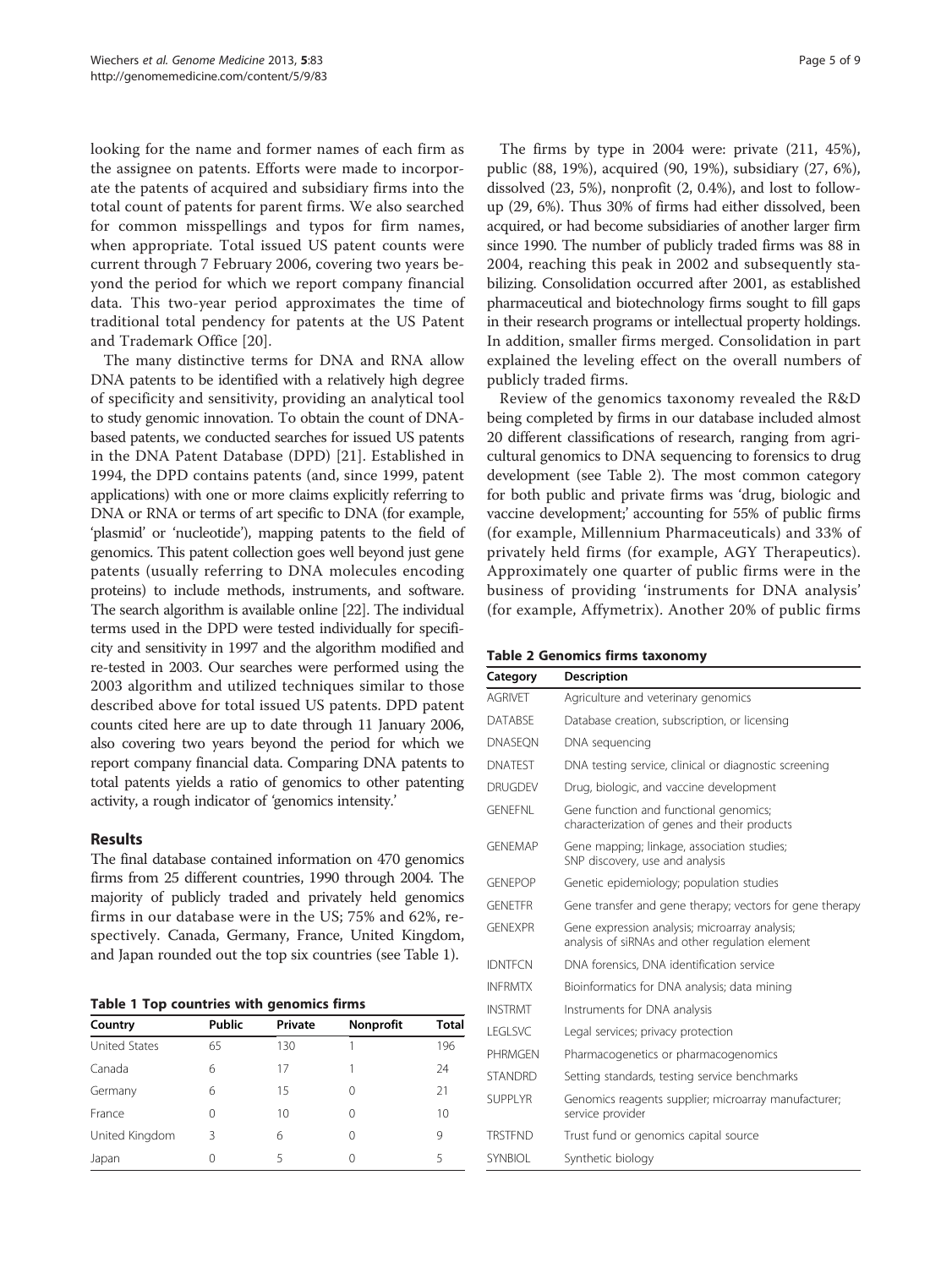conducted business as 'genomics reagents supplier; microarray manufacturer; service provider' (e.g. Invitrogen) or 'DNA testing service, clinical or diagnostic screening service, test kit manufacturing' (e.g. Gen-Probe). Almost 30 percent of private firms were involved in 'bioinformatics for DNA analysis; data mining' (for example, DNAStar) and over 20% conducted 'gene expression analysis; microarray analysis; or analysis of siRNAs and other regulation element' (for example, Ipsogen).

### Financial data on publicly traded genomics firms

Total global market capitalization for the publicly traded firms dropped 52% from the 2000 peak value of over \$84 billion to the 2004 value of \$40 billion (see Figure 2). The top 15 genomics firms, based on market capitalization value in 2004, represented over 70% of the total genomics sector's value, over \$28 billion. These top 15 firms spent a combined \$2 billion in R&D, generated \$4.3 billion in annual revenues, and had just under \$2 billion in plant, property, and equipment in 2004 (see Figure [3\)](#page-6-0). Analysis of the top 15 firms demonstrated broad growth trends, indicating that R&D and capital improvement continued to increase both before and after the 1998 to 2001 bubble, despite the 2000 peak and following decline in market capitalization. These trends in the top 15 firms paralleled the consistent growth in total revenues and R&D expenditures for all publicly traded firms.

The majority of genomics firms were not profitable by the end of 2004. Even those considered successful and ranking in the top 15 by market capitalization had an aggregate net income in 2004 of negative \$1.2 billion. However, beginning in 2003, net income for the sector had begun to trend upwards, that is, there was an aggregate reduction in losses (see Figure [4\)](#page-6-0). Through 2004, total revenues for the genomics sector continued to climb, and in 2004 generated approximately \$6.3 billion in revenues, with a combined net income of negative \$2.5 billion.

#### Employment trends

Employment trends in the top 15 genomics firms by market capitalization showed that hiring increased both before and after the bubble, reaching its highest point during the study period in 2004 at over 17,000 people (see Figure [5\)](#page-7-0). The trend of the sector as a whole was similar, though there is evidence of a decrease between 2001and 2002, which may partly be explained by data drop out occurring after 2002. Some firms dropped out due to acquisition or dissolution during this time period, but others with missing data were still functioning and reporting financial data during those years. Employment for the sector as a whole was at its highest point during the study period in 2004, with almost 28,000 employees among firms reporting employment data.

Based on the US Small Business Administration Size Standards, matched to the North American Industry Classification System (NAICS) (using size standards for NAICS code 541711 for 'Research and Development in Biotechnology'), the overwhelming majority (83%) of genomics firms in 2004 were classified as small businesses (employing fewer than 500 people) [[23](#page-8-0)]. In fact, almost one third of genomics firms employed fewer than 100 people.

## Intellectual property outputs

Another measure of output for genomics firms and a potential proxy for productivity is number of patents issued. There were 5,859 US patents owned by active and independent genomics firms in our database. Eighty-nine percent of public firms held patents, with the top 10 firms (by US patent count) holding nearly 60% of the total US patents. There were 3,683 DNA-based US patents owned by active and independent genomics firms. The top 10 firms (by DNA patent count) held 64% of all DNA patents. Among those firms, the percentage of their intellectual property portfolio attributed to DNA patents ranged from 44% to 93%, giving an indication of 'genomics intensity'.

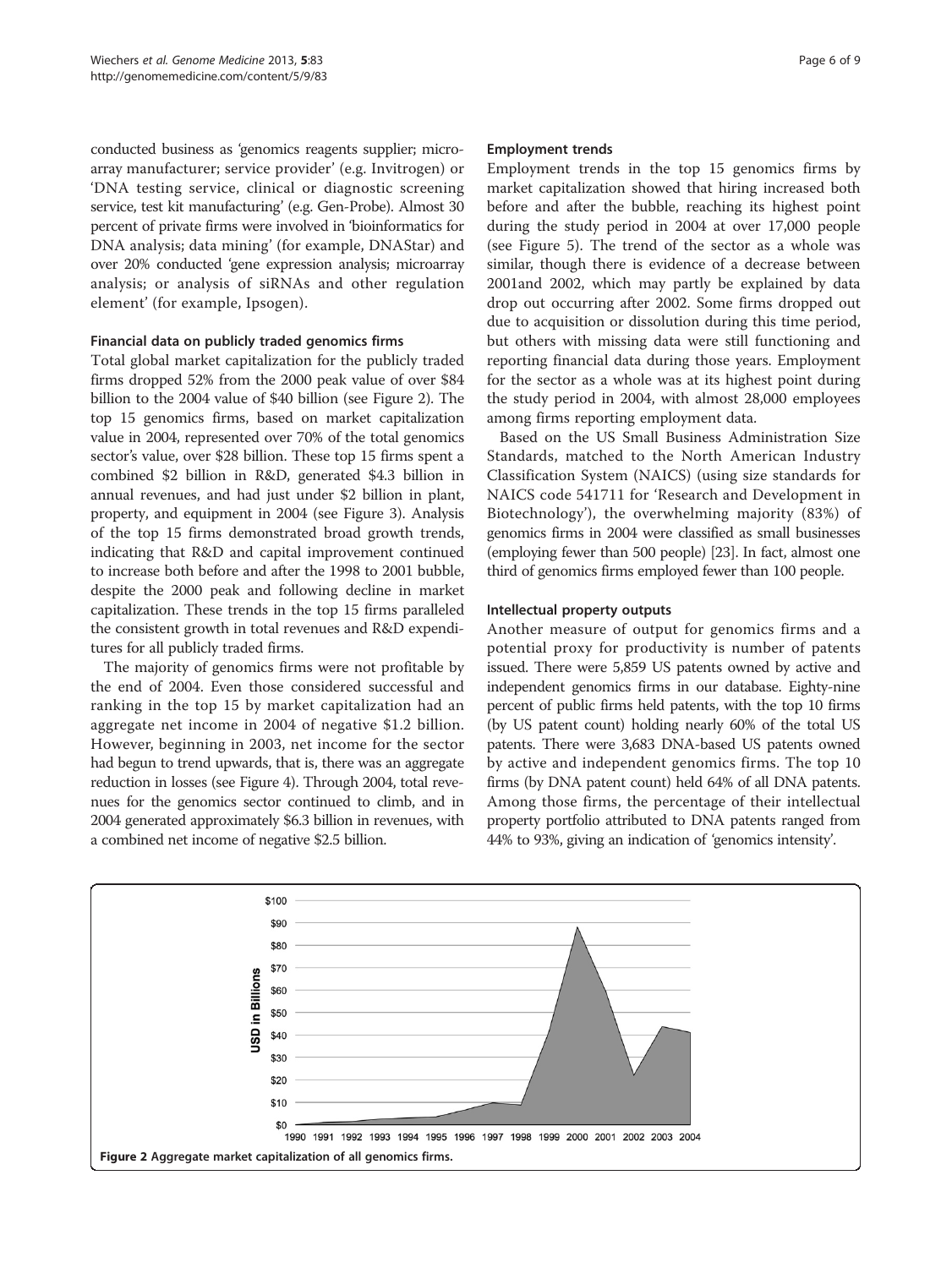<span id="page-6-0"></span>

This level of genomics intensity held true for the sector at large, not just the top 10 firms. Although not all firms held patents, DNA-based patents comprised over half of the patent portfolio among 53% of publicly traded firms that had patents.

The financial, employment, and intellectual property data from the publicly traded genomics firms are available in Additional file [1.](#page-8-0)

## **Discussion**

The emergence of a genomics sector of biotechnology was captured from 1990 through 2004, near the beginning of its emergence as the Human Genome Project began, to a year after the human reference sequence was successfully produced. The ability to track DNA-specific patents and an ongoing database of firms maintained by a sequence of students at Stanford and Duke universities enabled tracking at the firm level. The count of firms, and their employment and R&D expenditures, and patent outputs may be of interest to those studying the emergence of the genomics sector, or those who study quantitative aspects of innovation and the emergence of new technologies.

Our definition of a genomics firm includes some firms that did not base their products and services on quintessential genomic technologies (such as high-throughput sequencing or genome-wide analysis) or did not focus on human DNA. Digene, for example, focused on human papillomavirus diagnostics before it was acquired by QIAGEN (after the period of our study), and Myriad focused on BRCA genetic testing (of just two genes, not many) for most of the period in our dataset. Some firms were established before the term genomics became broadly used

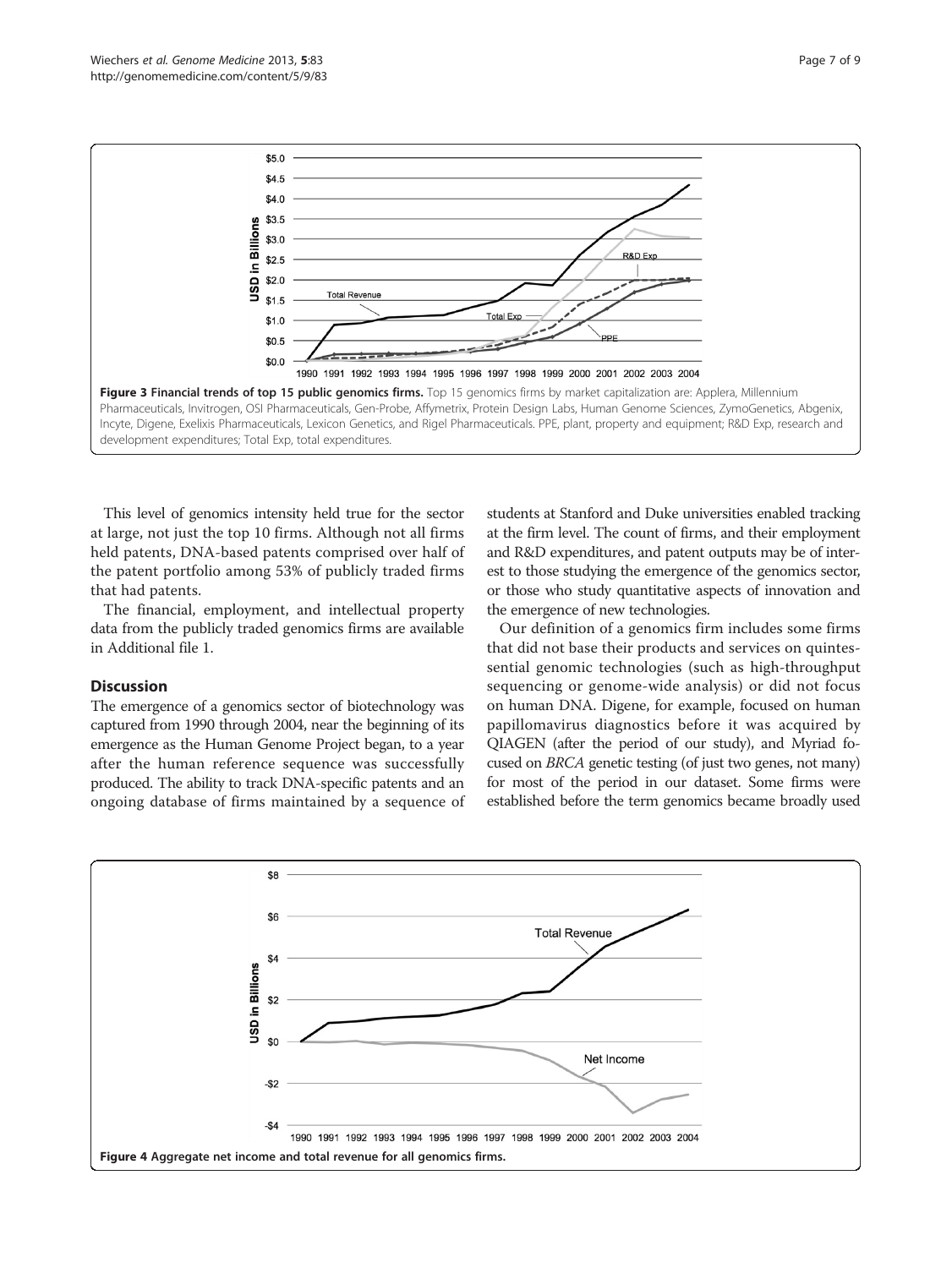<span id="page-7-0"></span>

in 1987. We included firms that fit into one or more of the taxonomy categories, presented themselves as genomic in part, or whose R&D included technologies captured by patents in the DPD. Thus, it is important to note that some firms in our database are not genomic in the narrower sense in which it is often used, and not all are human or medically focused; our data should be interpreted accordingly.

The taxonomy of activities carried out in genomics firms captures the breadth of economic sectors and the mix of products and services enabled by genomic technologies, and categorization of firms gives a rough sense of how many firms engaged in those activities. This breadth of products, services, and business models must expand even further among today's firms in the era of next-generation sequencing. The challenges of big data require creative and unique approaches to not only the science but also its funding [\[24\]](#page-8-0).

One feature that emerges from the data is the extraordinary growth of market capitalization value of genomics firms for the better part of a decade until a blip in March 2000. The valuations generally recovered and continued to grow until after the June 2000 announcement of a draft human genomic sequence. In the later part of 2000, however, a bubble burst in both genomics and information technology stocks, leading to a five-fold decrement in valuation of the top 15 firms. One interesting finding from our data is that these firms nevertheless continued to increase their R&D expenditures in 2000 and subsequent years, despite the dramatic drop in overall firm valuation. This suggests these firms remained focused on R&D-intensive business strategies, with exit, sale, or profitability dependent on pursuing successful research pathways to products and services, making R&D expenditure important to sustain even in an adverse financial climate. A 'continue to research through the storm' strategy appears to have been pursued by most firms.

The aggregate statistics reported here are best interpreted in light of case studies of technologies or in studies of application areas. The picture that emerges by combining aggregate statistics and individual case studies is richer than either method alone. For example, there are numerous genomics firms that show the intricate mutualism between academic and industrial R&D. DNA sequencing was developed in nonprofit research institutions and the prototype instrument for automated sequencing was developed at the California Institute of Technology, but refinement and development of the instrument drew on engineering and manufacturing expertise in the startup firm Applied Biosystems [\[25\]](#page-8-0). Polymerase chain reaction was discovered at Cetus in 1983, but found immediate and widespread use in scientific laboratories, and eventually yielded over \$2 billion in revenues before the initial patents began to expire [[26](#page-8-0)]. These are just two of many examples of industrialacademic technological interactions that underlie the data captured by R&D expenditures, market capitalization, patenting, and employment figures reported here.

## Conclusions

These data allow estimates of investment, R&D expenditure, and employment that paralleled the rise of genomics as a sector within biotechnology between 1990 and 2004. Financial trends show hiring, capital improvement, and R&D expenditure continued to grow after the 2000 to 2001 market bubble. There was a great diversity in the